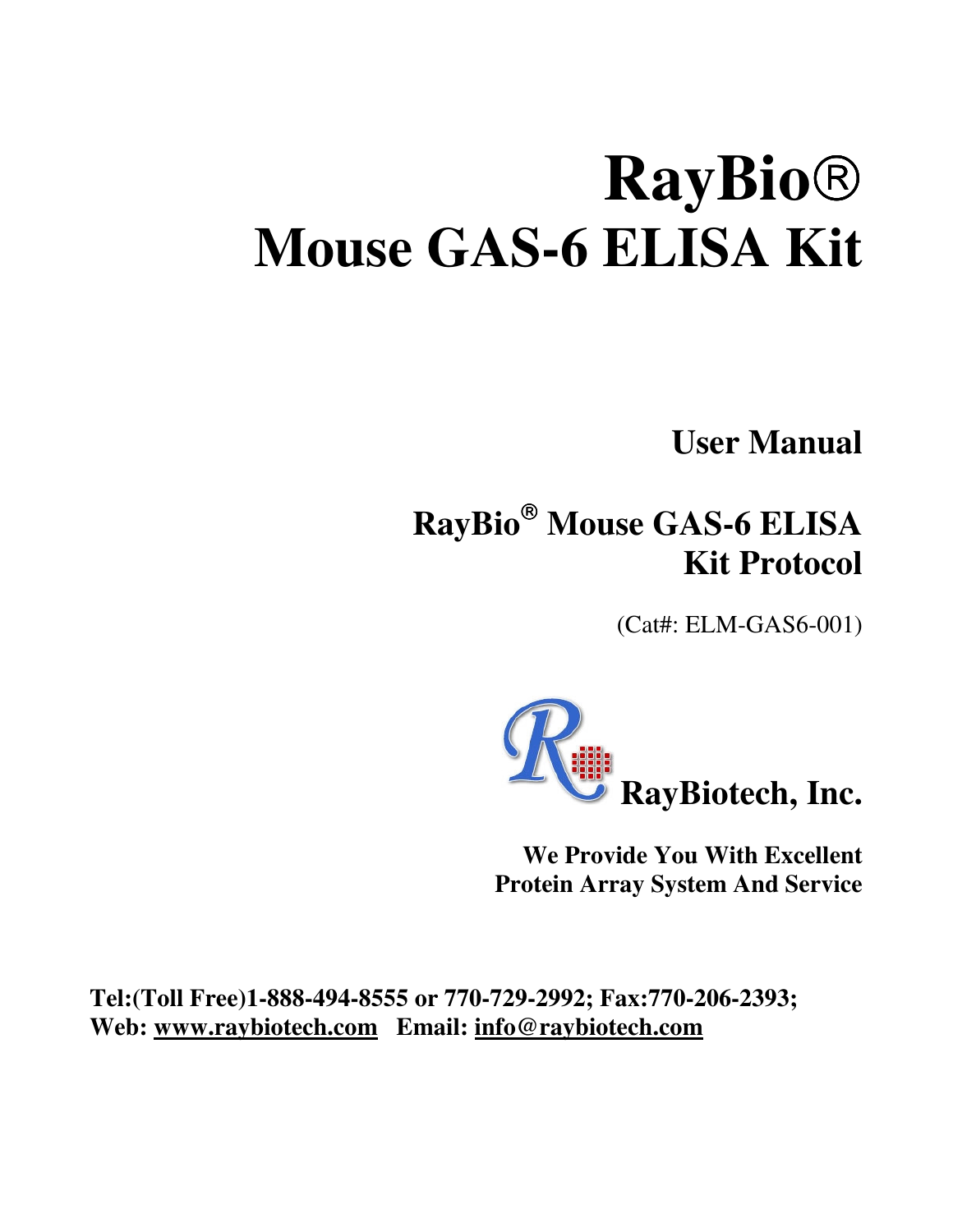

### **RayBio Mouse GAS-6 ELISA Kit Protocol**

#### **TABLE OF CONTENTS**

| $\mathbf{I}$ . |                                |  |
|----------------|--------------------------------|--|
| П.             |                                |  |
| Ш.             |                                |  |
| IV.            | Additional Materials Required3 |  |
| V.             |                                |  |
| VI.            |                                |  |
|                |                                |  |
|                | VIII. Calculation of Results   |  |
| A.             |                                |  |
| <b>B.</b>      |                                |  |
| $\mathsf{C}.$  |                                |  |
| D.             |                                |  |
| E.             |                                |  |
| IX.            |                                |  |
| $X_{\cdot}$    |                                |  |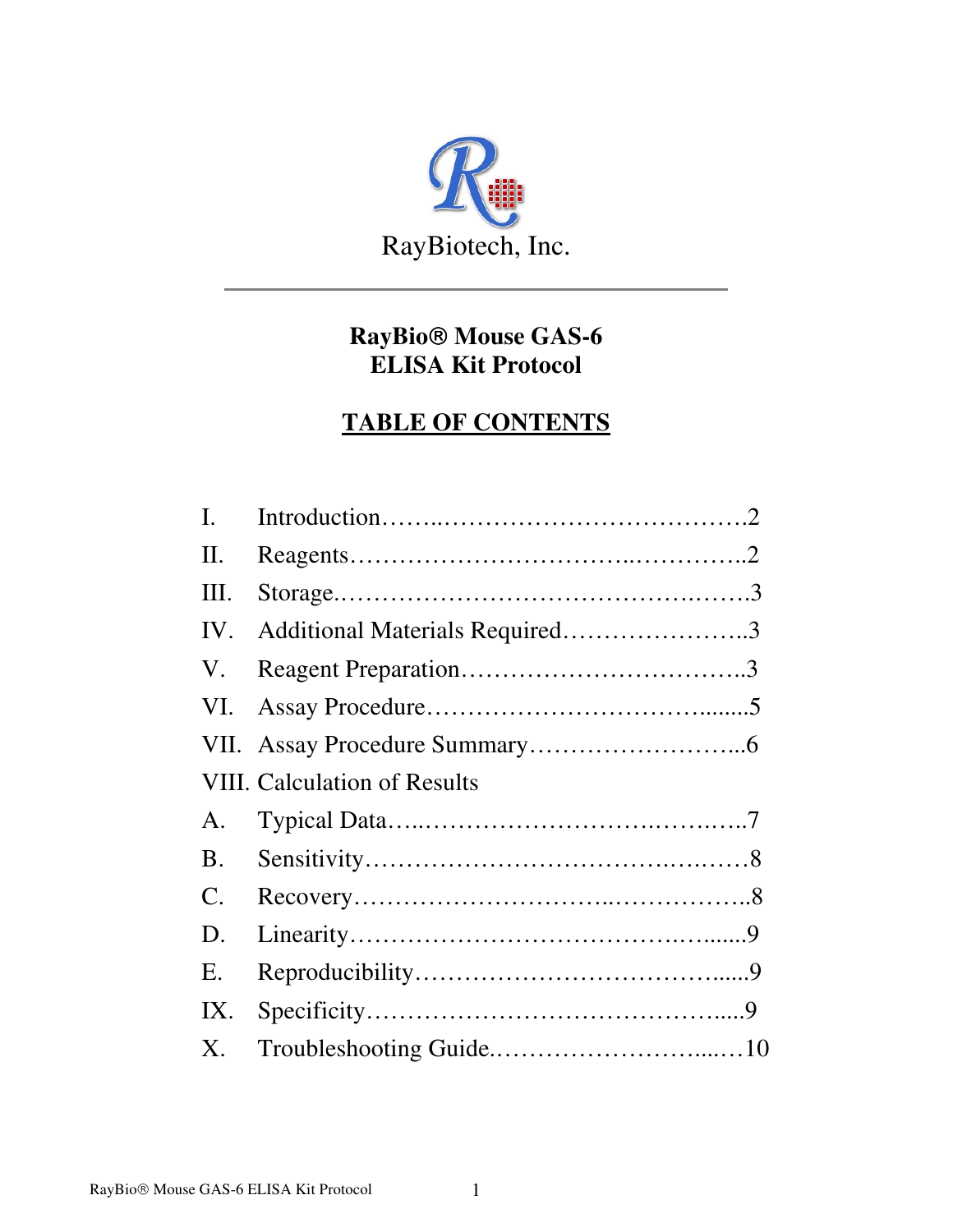# **I. INTRODUCTION**

The RayBio<sup>®</sup> Mouse GAS-6 (Growth Arrest Specific 6) ELISA (Enzyme-Linked Immunosorbent Assay) kit is an in vitro enzyme-linked immunosorbent assay for the quantitative measurement of mouse GAS-6 in serum, plasma and cell culture supernatants. This assay employs an antibody specific for mouse GAS-6 coated on a 96-well plate. Standards and samples are pipetted into the wells and GAS-6 present in a sample is bound to the wells by the immobilized antibody. The wells are washed and biotinylated anti-mouse GAS-6 antibody is added. After washing away unbound biotinylated antibody, HRP-conjugated streptavidin is pipetted to the wells. The wells are again washed, a TMB substrate solution is added to the wells and color develops in proportion to the amount of GAS-6 bound. The Stop Solution changes the color from blue to yellow, and the intensity of the color is measured at 450 nm.

# **II. REAGENTS**

- 1. GAS-6 Microplate (Item A): 96 wells (12 strips x 8 wells) coated with anti-mouse GAS-6.
- 2. Wash Buffer Concentrate (20x) (Item B): 25 ml of 20x concentrated solution.
- 3. Standards (Item C): 2 vials of recombinant mouse GAS-6.
- 4. Assay Diluent A (Item D): 30 ml diluent buffer, 0.09% sodium azide as preservative. For Standard/Sample (serum/plasma) diluent.
- 5. Assay Diluent C (Item L): 30 ml of diluent buffer. For Standard/ Sample (cell culture medium) diluent.
- 6. Assay Diluent B (Item E): 15 ml of 5x concentrated buffer. For Detection Antibody and HRP-Streptavidin diluent.
- 7. Detection Antibody GAS-6 (Item F): 2 vial of biotinylated anti-mouse GAS-6 (each vial is enough to assay half microplate).
- 8. HRP-Streptavidin Concentrate (Item G): 200 µl 300x concentrated HRP-conjugated streptavidin.
- 9. TMB One-Step Substrate Reagent (Item H): 12 ml of 3,3',5,5'-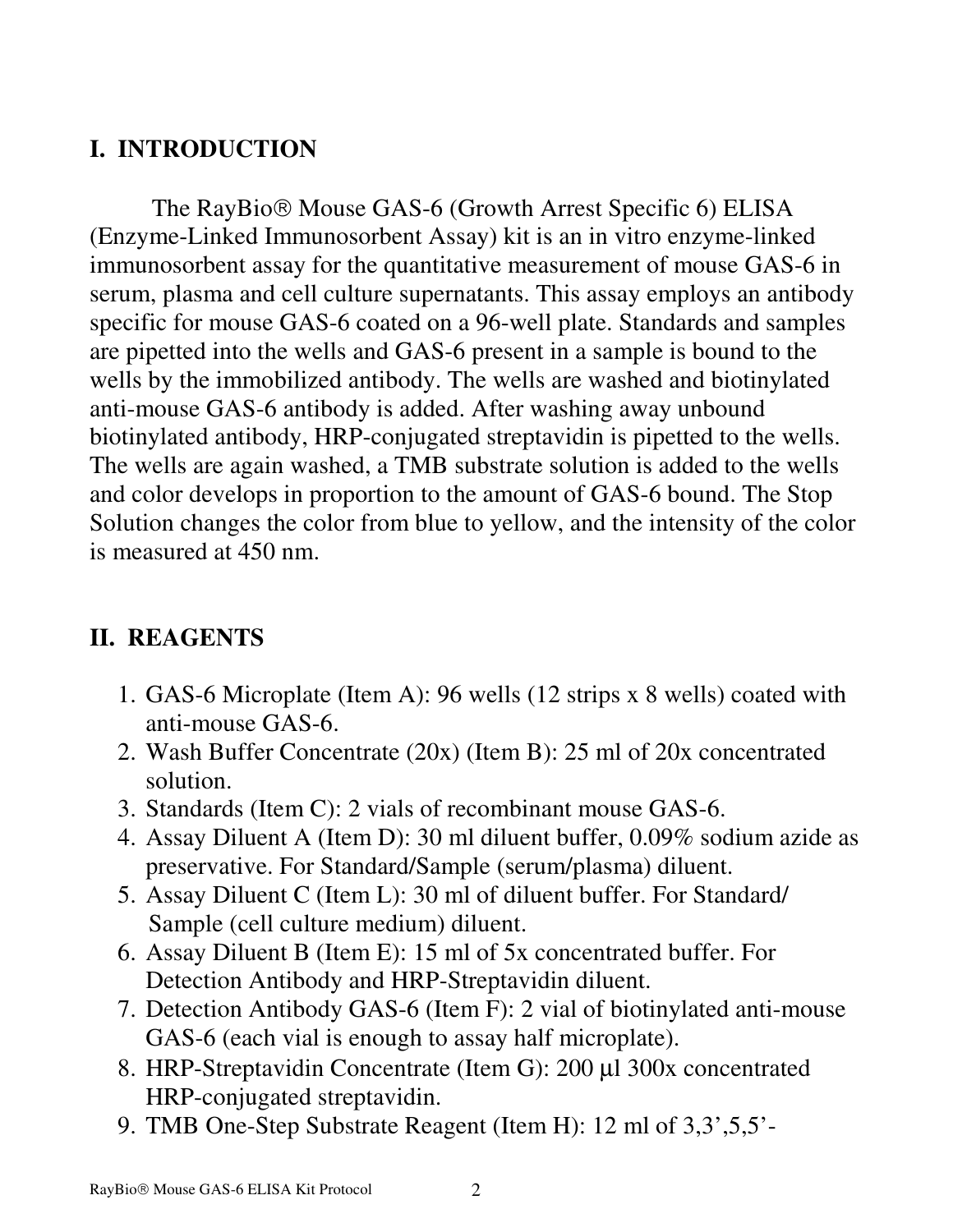tetramethylbenzidine (TMB) in buffer solution. 10. Stop Solution (Item I): 8 ml of 0.2 M sulfuric acid.

#### **III. STORAGE**

May be stored for up to 6 months at  $2^{\circ}$  to  $8^{\circ}$ C from the date of shipment. Standard (recombinant protein) should be stored at  $-20^{\circ}$ C or  $-80$  $\rm{^{\circ}C}$  (recommended at –80  $\rm{^{\circ}C}$ ) after reconstitution. Opened Microplate Wells or reagents may be stored for up to 1 month at  $2^{\circ}$  to  $8^{\circ}$ C. Return unused wells to the pouch containing desiccant pack, reseal along entire edge. Note: the kit can be used within one year if the whole kit is stored at **-**20<sup>o</sup>C. Avoid repeated freeze-thaw cycles.

#### **IV. ADDITIONAL MATERIALS REQUIRED**

- 1 Microplate reader capable of measuring absorbance at 450 nm.
- 2 Precision pipettes to deliver 2 µl to 1 ml volumes.
- 3 Adjustable 1-25 ml pipettes for reagent preparation.
- 4 100 ml and 1 liter graduated cylinders.
- 5 Absorbent paper.
- 6 Distilled or deionized water.
- 7 Log-log graph paper or computer and software for ELISA data analysis.
- 8 Tubes to prepare standard or sample dilutions.

# **V. REAGENT PREPARATION**

- 1. Bring all reagents and samples to room temperature (18 25°C) before use.
- 2. Sample dilution: If your samples need to be diluted, Assay Diluent A (Item D) should be used for dilution of serum/plasma samples. 1x Assay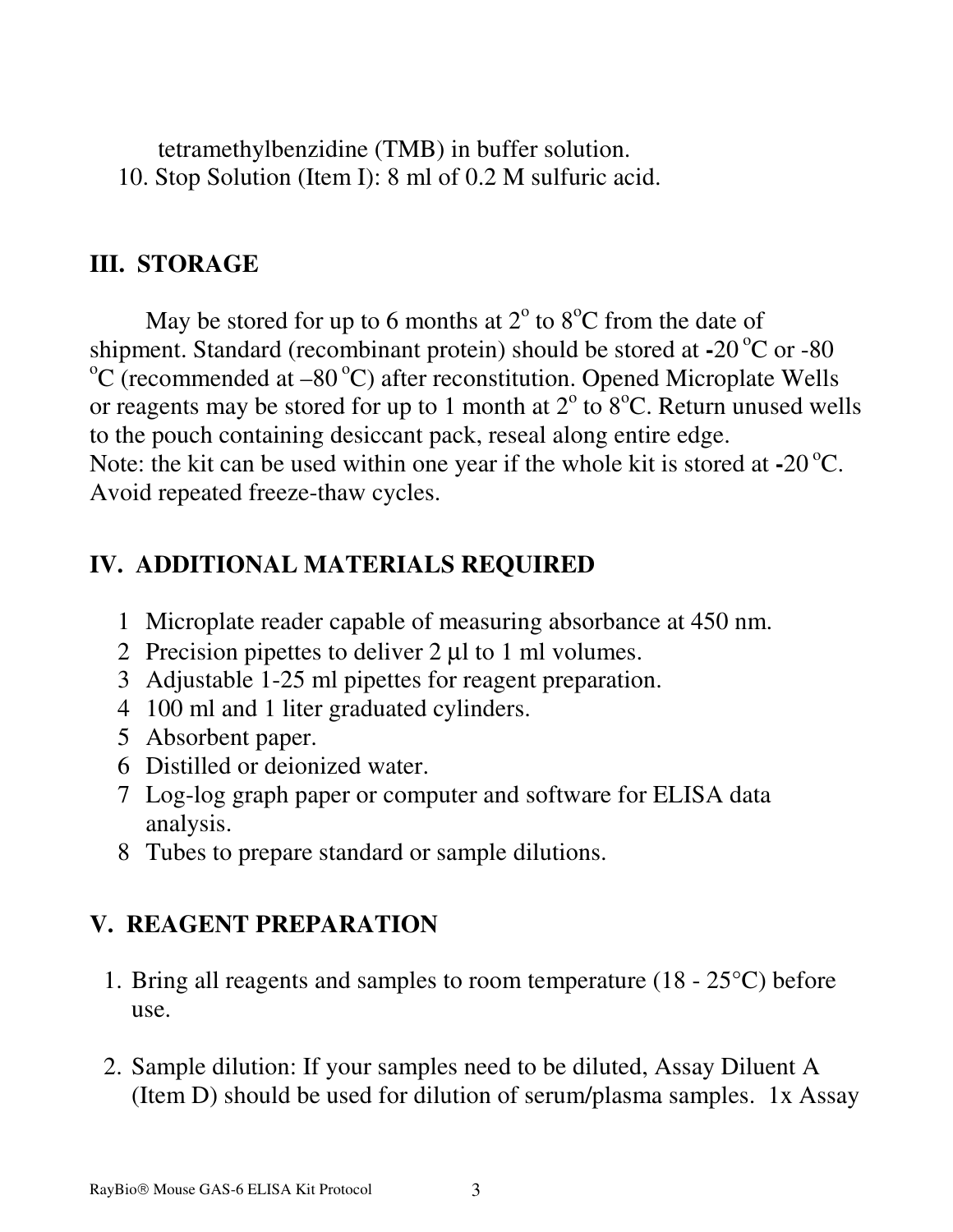Diluent C (Item L) should be used for dilution of culture supernatants and urine.

Suggested dilution for normal serum/plasma: 10-100 fold\*.

- \* Please note that levels of the target protein may vary between different specimens. Optimal dilution factors for each sample must be determined by the investigator.
- 3. Assay Diluent B should be diluted 5-fold with deionized or distilled water before use.
- 4. Preparation of standard: **Briefly spin the vial of Item C** and then add 400 µl Assay Diluent A (for serum/plasma samples) or Assay Diluent C (for cell culture supernates) into Item C vial to prepare a 50 ng/ml standard. **Dissolve the powder thoroughly by a gentle mix.** Add 50 µl GAS-6 standard from the vial of Item C, into a tube with 450 µl Assay Diluent A or Assay Diluent C to prepare a 5,000 pg/ml standard solution. Pipette 300 µl Assay Diluent A or Assay Diluent C into each tube. Use the 5,000 pg/ml standard solution to produce a dilution series (shown below). Mix each tube thoroughly before the next transfer. Assay Diluent A or Assay Diluent C serves as the zero standard (0 pg/ml).

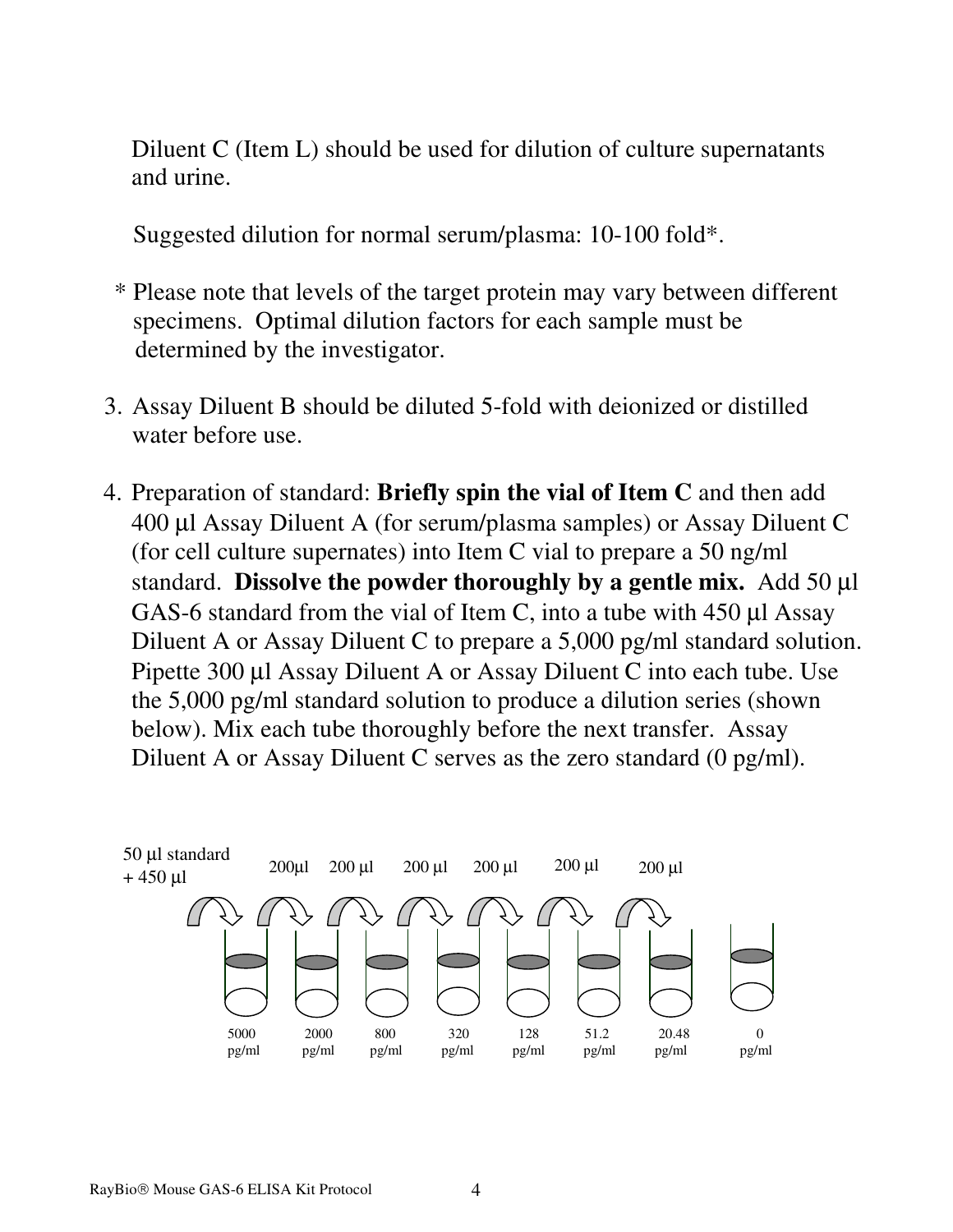- 5. If the Wash Concentrate (20x) (Item B) contains visible crystals, warm to room temperature and mix gently until dissolved. Dilute 20 ml of Wash Buffer Concentrate into deionized or distilled water to yield 400 ml of 1x Wash Buffer.
- 6. Briefly spin the Detection Antibody vial (Item F) before use. Add 100 µl of 1x Assay Diluent B into the vial to prepare a detection antibody concentrate. Pipette up and down to mix gently (the concentrate can be stored at 4°C for 5 days). The detection antibody concentrate should be diluted 80-fold with 1x Assay Diluent B and used in step 4 of Part VI Assay Procedure.
- 7. Briefly spin the HRP-Streptavidin concentrate vial (Item G) and pipette up and down to mix gently before use. HRP-Streptavidin concentrate should be diluted 300-fold with 1x Assay Diluent B.

 *For example: Briefly spin the vial (Item G) and pipette up and down to mix gently .* A*dd 40* µ*l of HRP-Streptavidin concentrate into a tube with 12 ml 1x Assay Diluent B to prepare a 300-fold diluted HRP- Streptavidin solution (don't store the diluted solution for next day use). Mix well.*

#### **VI. ASSAY PROCEDURE:**

- 1. Bring all reagents and samples to room temperature  $(18 25^{\circ}C)$  before use. It is recommended that all standards and samples be run at least in duplicate.
- 2. Add 100 µl of each standard (see Reagent Preparation step 2) and sample into appropriate wells. Cover well and incubate for 2.5 hours at room temperature or over night at 4°C with gentle shaking.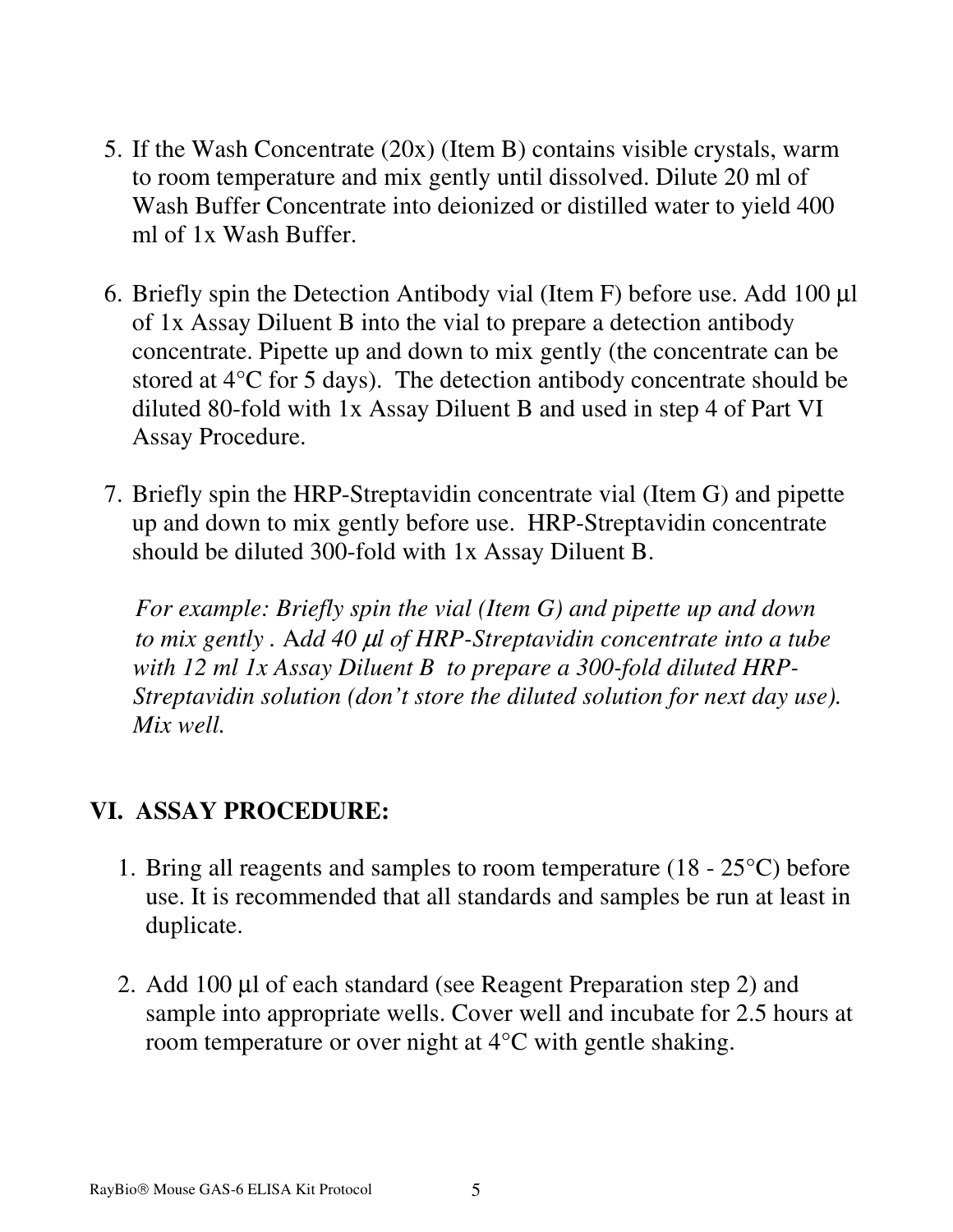- 3. Discard the solution and wash 4 times with 1x Wash Solution. Wash by filling each well with Wash Buffer  $(300 \mu l)$  using a multi-channel pipette or autowasher. Complete removal of liquid at each step is essential to good performance. After the last wash, remove any remaining Wash Buffer by aspirating or decanting. Invert the plate and blot it against clean paper towels.
- 4. Add 100 µl of 1x prepared biotinylated antibody (Reagent Preparation step 6) to each well. Incubate for 1 hour at room temperature with gentle shaking.
- 5. Discard the solution. Repeat the wash as in step 3.
- 6. Add 100 µl of prepared Streptavidin solution (see Reagent Preparation step 7) to each well. Incubate for 45 minutes at room temperature with gentle shaking.
- 7. Discard the solution. Repeat the wash as in step 3.
- 8. Add 100 µl of TMB One-Step Substrate Reagent (Item H) to each well. Incubate for 30 minutes at room temperature in the dark with gentle shaking.
- 9. Add 50 µl of Stop Solution (Item I) to each well. Read at 450 nm immediately.

#### **VII. ASSAY PROCEDURE SUMMARY**

- 1. Prepare all reagents, samples and standards as instructed.
- 2. Add 100 µl standard or sample to each well. Incubate 2.5 hours at room temperature or over night at  $4^{\circ}C$ .

ſļ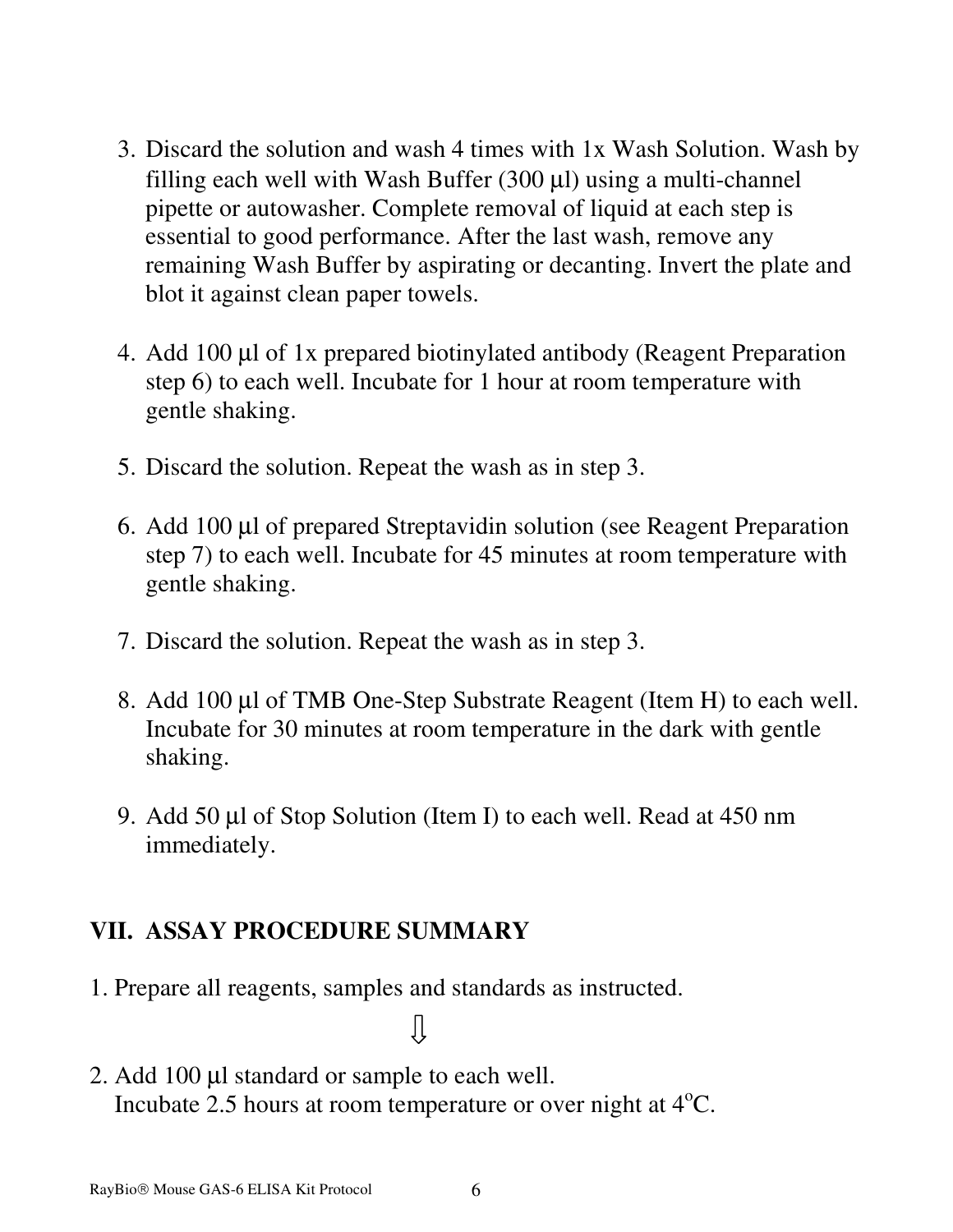$\downarrow$ 

- 3. Add 100 µl prepared biotin antibody to each well. Incubate 1 hour at room temperature.
	- Ίì

 $\overline{\mathbf{u}}$ 

 $\prod$ 

- 4. Add 100 µl prepared Streptavidin solution. Incubate 45 minutes at room temperature.
- 5. Add 100 µl TMB One-Step Substrate Reagent to each well. Incubate 30 minutes at room temperature.

6. Add 50 µl Stop Solution to each well. Read at 450 nm immediately.

# **VIII. CALCULATION OF RESULTS**

Calculate the mean absorbance for each set of duplicate standards, controls and samples, and subtract the average zero standard optical density. Plot the standard curve on log-log graph paper or using Sigma plot software, with standard concentration on the x-axis and absorbance on the y-axis. Draw the best-fit straight line through the standard points.

#### **A. TYPICAL DATA**

These standard curves are for demonstration only. A standard curve must be run with each assay.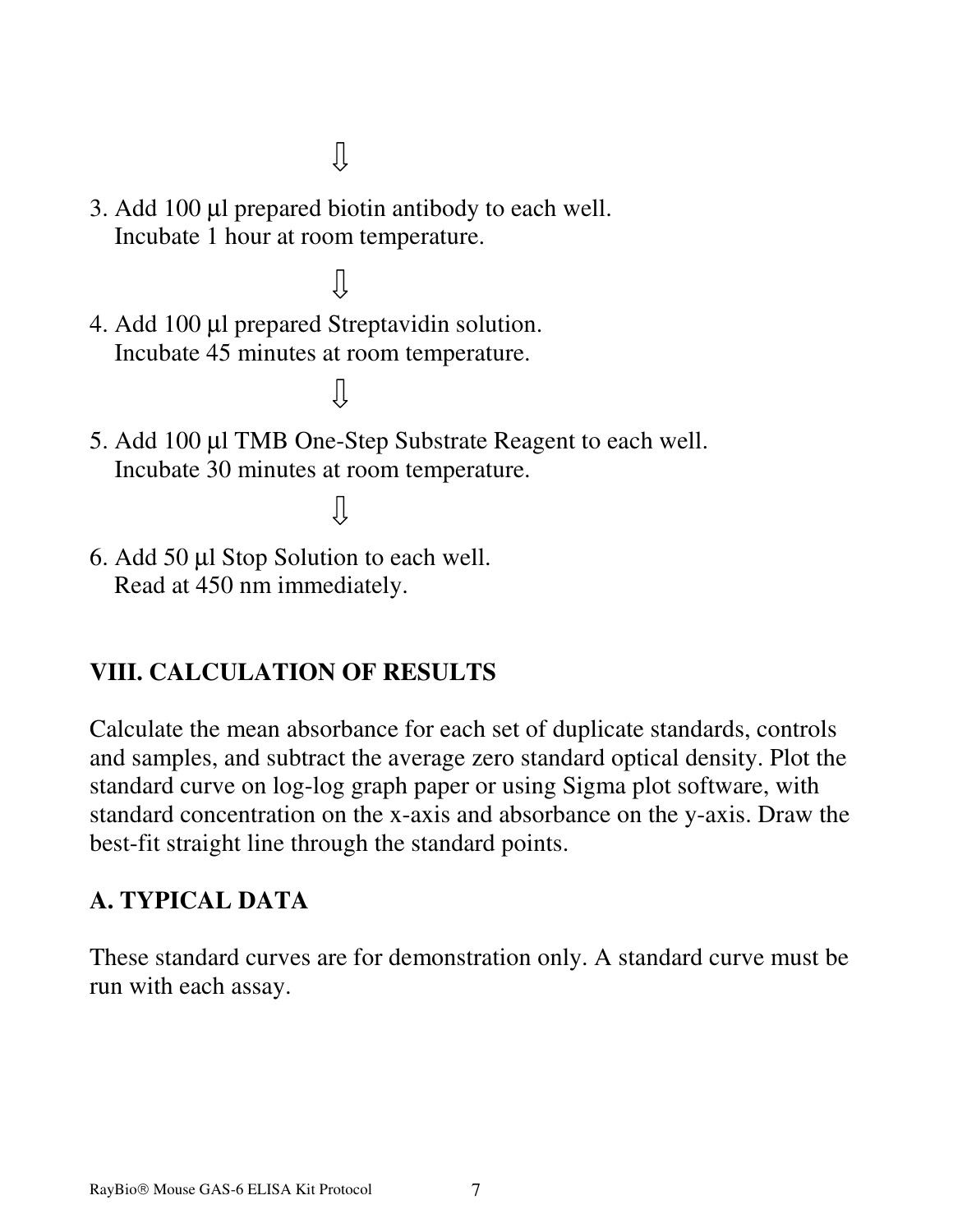

#### **B. SENSITIVITY**

The minimum detectable dose of GAS-6 is typically less than 20 pg/ml.

#### **C. RECOVERY**

Recovery was determined by spiking various levels of mouse GAS-6 into mouse serum, plasma and cell culture media. Mean recoveries are as follows:

| Sample Type        | Average % Recovery | Range $(\%)$ |
|--------------------|--------------------|--------------|
| Serum              | 124.6              | 110-142      |
| Plasma             | 120.4              | 109-130      |
| Cell culture media | 75.60              | 68-81        |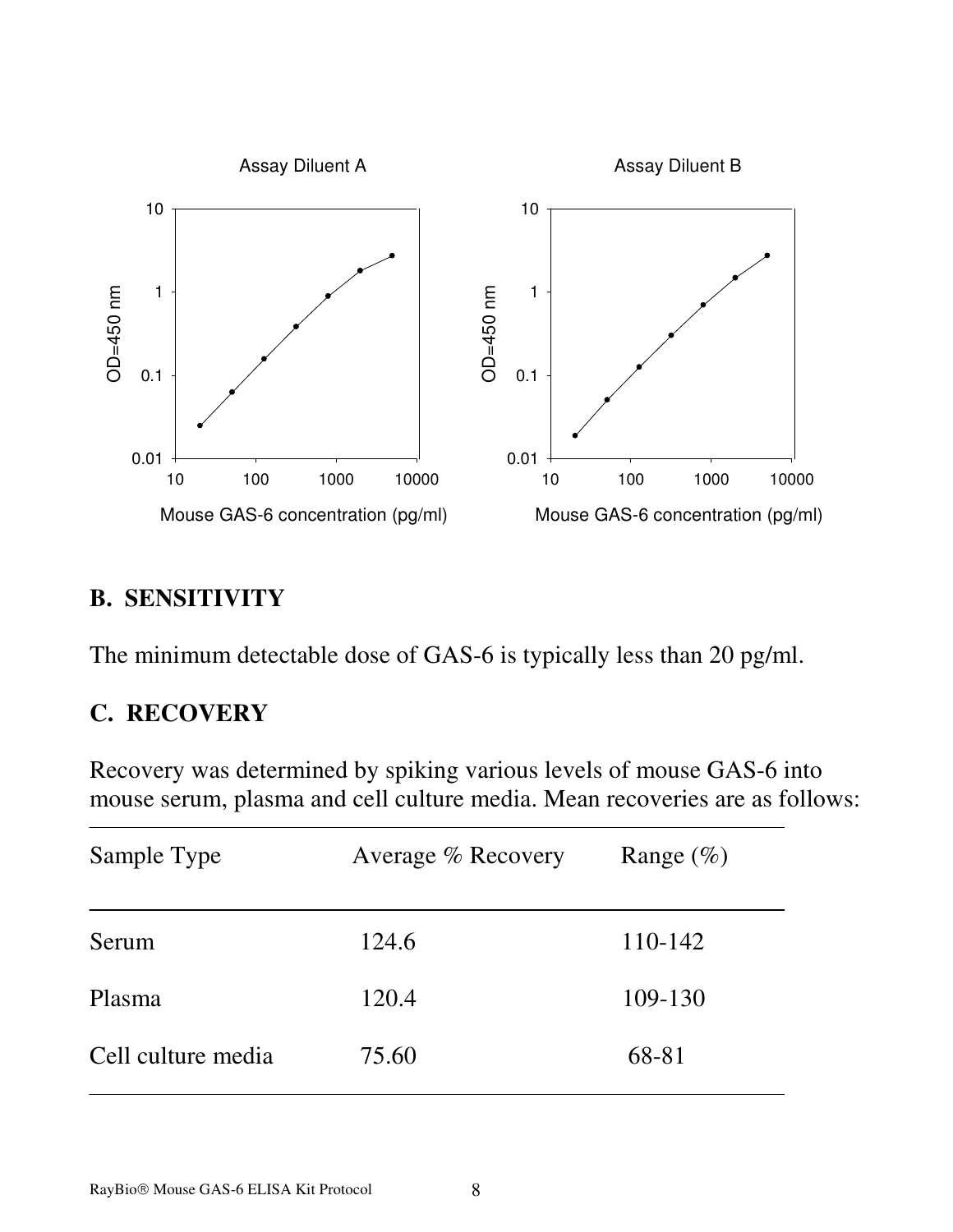#### **D. LINEARITY**

| Sample Type |                       | Serum   |         | Plasma Cell Culture Media |
|-------------|-----------------------|---------|---------|---------------------------|
| 1:2         | Average % of Expected | 116.7   | 116.6   | 83.97                     |
|             | Range $(\%)$          | 109-125 | 109-125 | 76-92                     |
| 1:4         | Average % of Expected | 122.8   | 127.0   | 73.73                     |
|             | Range $(\%)$          | 115-131 | 118-135 | 69-79                     |

#### **E. REPRODUCIBILITY**

Intra-Assay: CV<10% Inter-Assay: CV<12%

#### **IX. SPECIFICITY**

Cross Reactivity: This ELISA kit shows no cross-reactivity with the following cytokines tested: Mouse CD30, L CD30, T CD40, CRG-2, CTACK, CXCL16, Eotaxin **,** Eotaxin-2, Fas Ligand, Fractalkine, GCSF, GM-CFS, IFN- γ, IGFBP-3, IGFBP-5, IGFBP-6, IL-1 α, IL-1β, IL-2, IL-3, IL-3 Rb, IL-4, IL-5, IL-9, IL-10, IL-12 p40/p70, IL-12 p70, IL-13, IL-17, KC, Leptin R, LEPTIN(OB), LIX, L-Selectin, Lymphotactin, MCP-1, MCP-5, M-CSF, MIG, MIP-1α, MIP-1γ, MIP-2, MIP-3β, MIP-3α, PF-4, P-Selectin, RANTES, SCF, SDF-1 $\alpha$ , TARC, TCA-3, TECK, TIMP-1, TNF- $\alpha$ , TNF RI, TNF RII, TPO, VCAM-1, VEGF.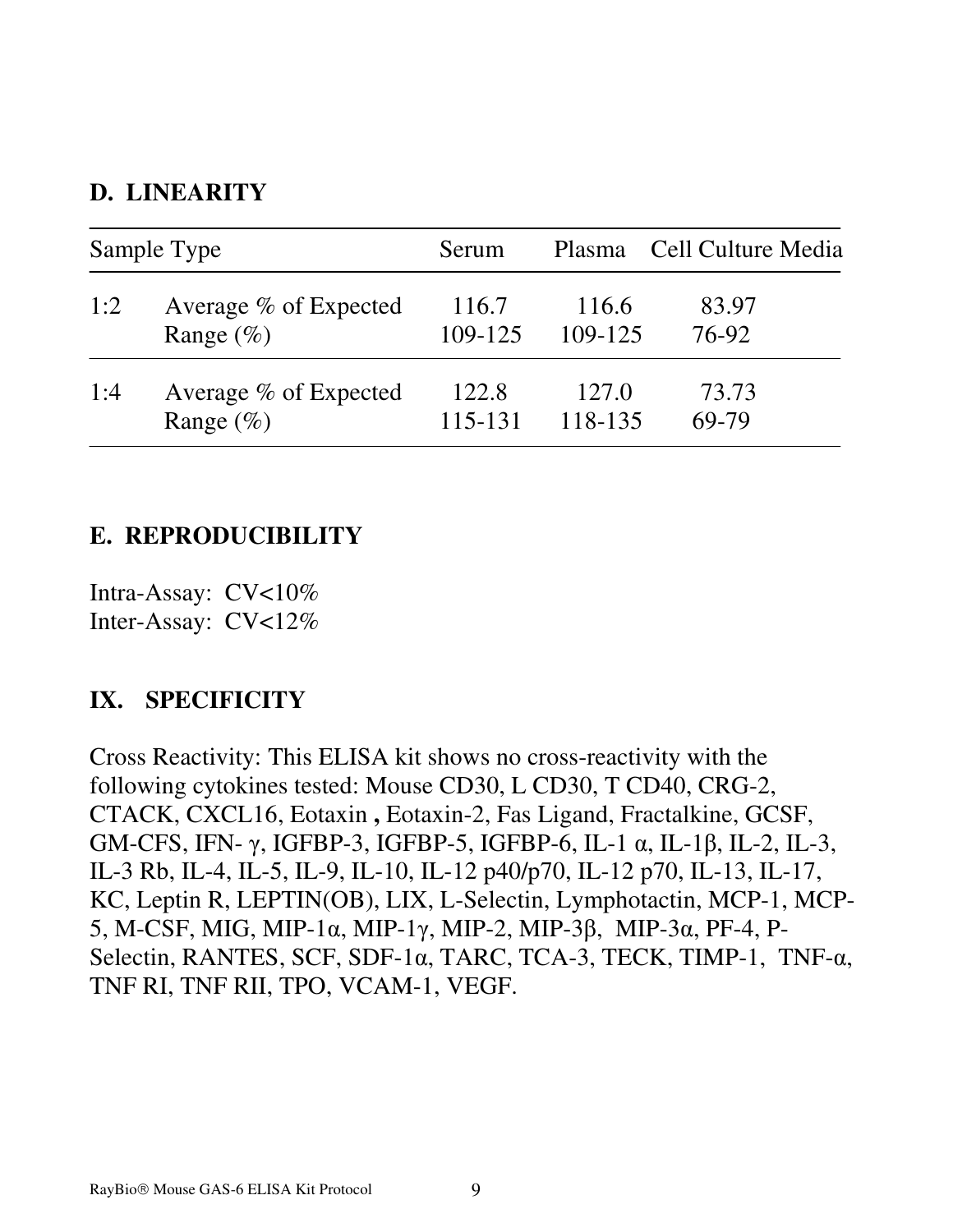# **X. TROUBLESHOOTING GUIDE**

| <b>Problem</b>     | <b>Cause</b>                                             | <b>Solution</b>                                                                                                                               |
|--------------------|----------------------------------------------------------|-----------------------------------------------------------------------------------------------------------------------------------------------|
| 1. Poor standard   | 1. Inaccurate pipetting                                  | 1. Check pipettes                                                                                                                             |
| curve              | 2. Improper standard<br>dilution                         | 2. Ensure a brief spin<br>of Item C<br>and dissolve the<br>powder thoroughly<br>by a gentle mix.                                              |
| 2. Low signal      | 1. Too brief incubation<br>times                         | 1. Ensure sufficient<br>incubation time;<br>assay procedure<br>step 2 may change<br>to over night                                             |
|                    | 2. Inadequate reagent<br>volumes or improper<br>dilution | 2. Check pipettes and<br>ensure correct<br>preparation                                                                                        |
| 3. Large CV        | 1. Inaccurate pipetting                                  | 1. Check pipettes                                                                                                                             |
| 4. High background | 1. Plate is insufficiently<br>washed                     | 1. Review the manual<br>for proper wash. If<br>using a plate<br>washer, check that<br>all ports are<br>unobstructed.                          |
|                    | 2. Contaminated wash<br>buffer                           | 2. Make fresh wash<br>buffer                                                                                                                  |
| 5. Low sensitivity | 1. Improper storage of the<br><b>ELISA kit</b>           | 1. Store your standard<br>$at < -20^{\circ}$ C after<br>reconstitution,<br>others at 4 °C. Keep<br>substrate solution<br>protected from light |
|                    | 2. Stop solution                                         | 2. Stop solution should<br>be added to each<br>well before measure                                                                            |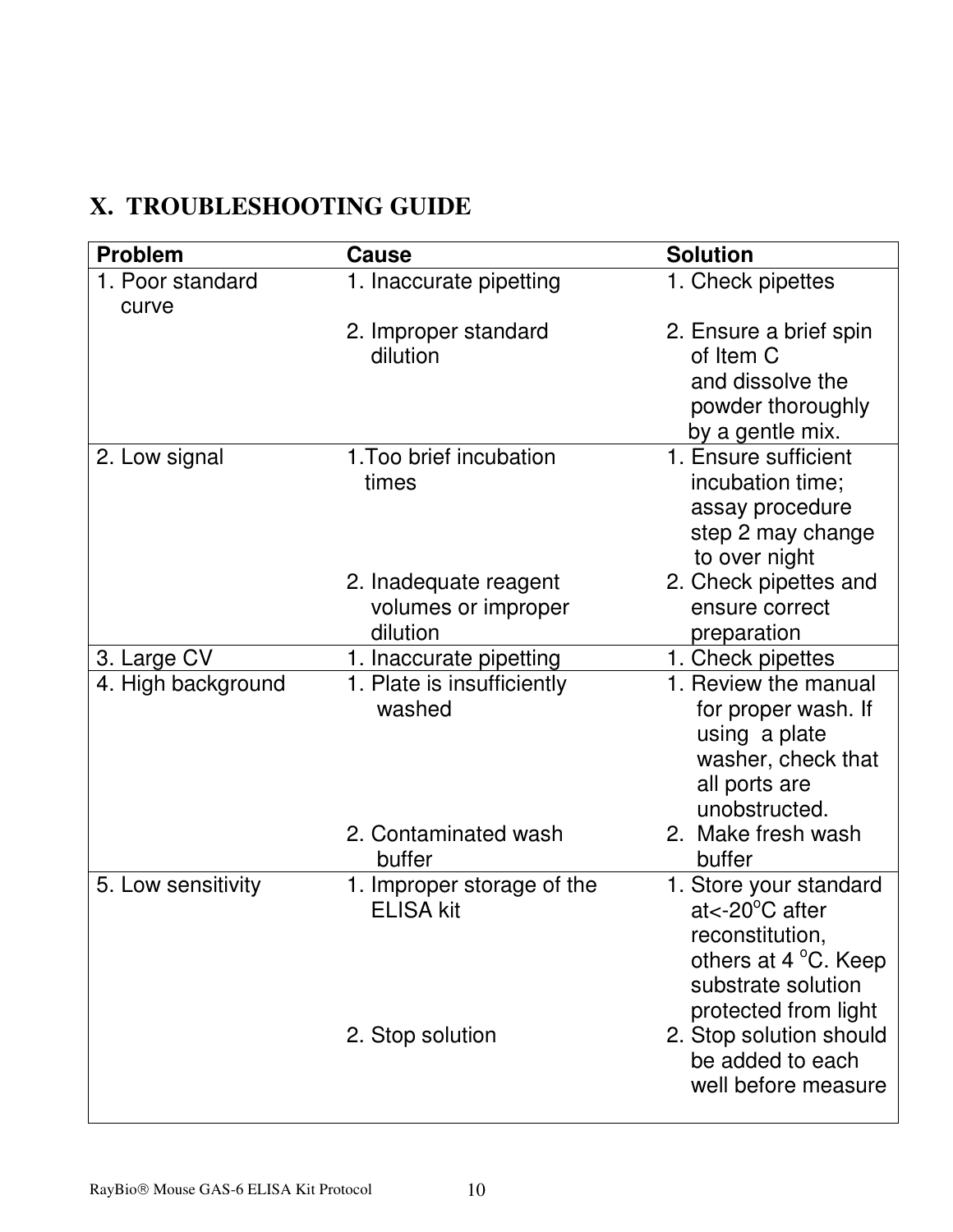RayBio® ELISA kits:

Over 200 ELISA kits, custom ELISA kit choose from over 500 list visit www.raybiotech.com for details.